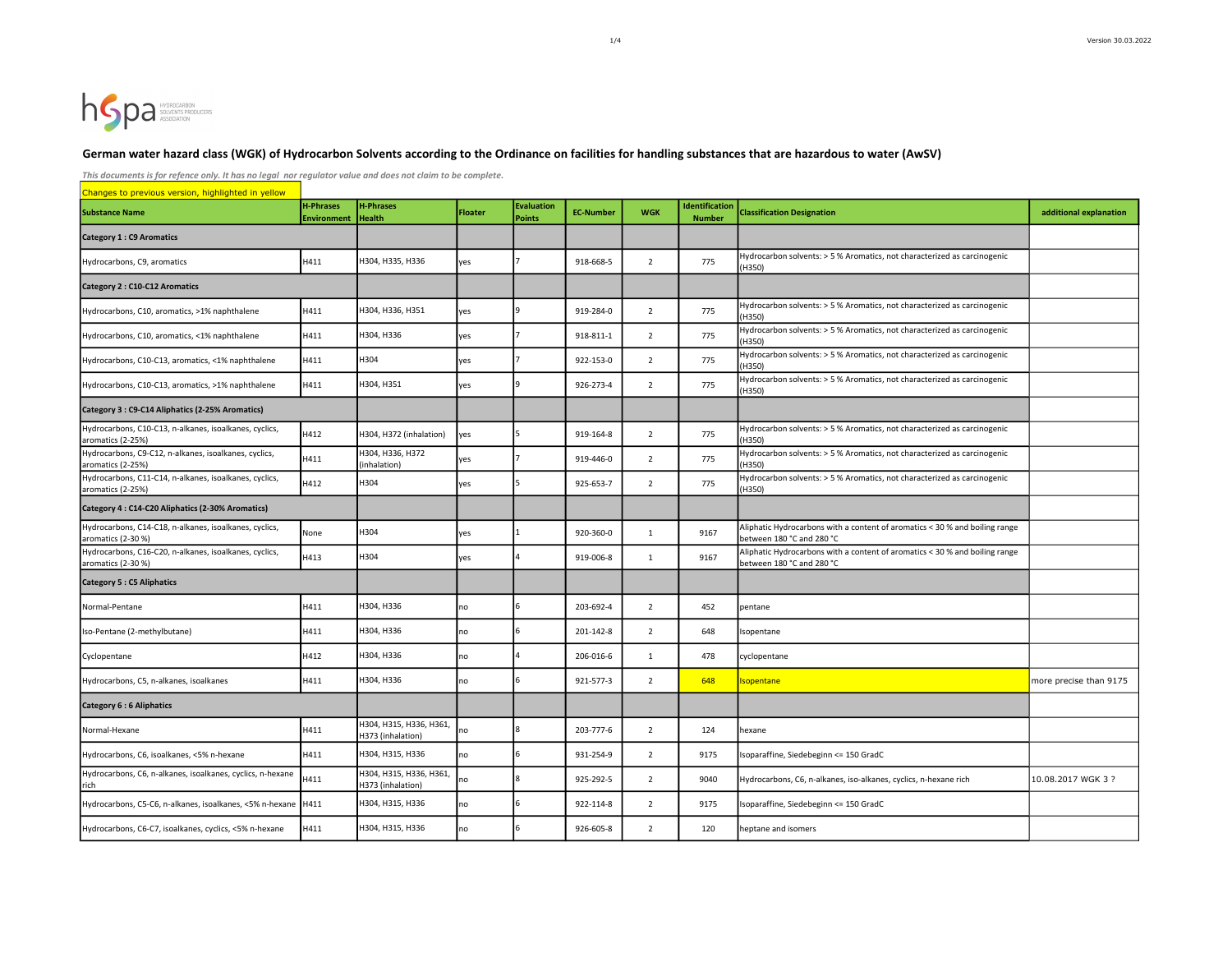## German water hazard class (WGK) of Hydrocarbon Solvents according to the Ordinance on facilities for handling substances that are hazardous to water (AwSV)

This documents is for refence only. It has no legal nor regulator value and does not claim to be complete.

| Changes to previous version, highlighted in yellow                           |                                        |                                              |                |                             |                  |                |                                       |                                                                                                       |                        |
|------------------------------------------------------------------------------|----------------------------------------|----------------------------------------------|----------------|-----------------------------|------------------|----------------|---------------------------------------|-------------------------------------------------------------------------------------------------------|------------------------|
| <b>Substance Name</b>                                                        | <b>H-Phrases</b><br><b>Environment</b> | <b>H-Phrases</b><br><b>Health</b>            | <b>Floater</b> | <b>Evaluation</b><br>Points | <b>EC-Number</b> | <b>WGK</b>     | <b>dentification</b><br><b>Number</b> | <b>Classification Designation</b>                                                                     | additional explanation |
| Hydrocarbons, C5-C7, n-alkanes, isoalkanes, n-hexane rich                    | H411                                   | H304, H315, H336, H361,<br>H373 (inhalation) | no             |                             | 930-397-4        | $\overline{2}$ | 120                                   | heptane and isomers                                                                                   |                        |
| 2,2-Dimethylbutane                                                           | H411                                   | H304, H315, H336                             | no             | 6                           | 200-906-8        | $\overline{2}$ | 9175                                  | soparaffine, Siedebeginn <= 150 GradC                                                                 |                        |
| 2,3-Dimethylbutane                                                           | H411                                   | H304, H315, H336                             | no             | 6                           | 201-193-6        | $\overline{2}$ | 9175                                  | Isoparaffine, Siedebeginn <= 150 GradC                                                                |                        |
| <b>Category 7: C7-C9 Aliphatics</b>                                          |                                        |                                              |                |                             |                  |                |                                       |                                                                                                       |                        |
| Hydrocarbons, C7, n-alkanes, isoalkanes, cyclics                             | H411                                   | H304, H315, H336                             | no             | 6                           | 927-510-4        | $\overline{2}$ | 120                                   | eptane and isomers                                                                                    |                        |
| Hydrocarbons, C6-C7, n-alkanes, isoalkanes, cyclics, >5% n<br>hexane         | H411                                   | H304, H315, H336, H361,<br>H373 (inhalation) | no             | 8                           | 924-168-8        | $\overline{2}$ | 120                                   | eptane and isomers                                                                                    |                        |
| Hydrocarbons, C6-C7, n-alkanes, isoalkanes, cyclics, <5% n<br>hexane         | H411                                   | H304, H315, H336                             | no             | 6                           | 921-024-6        | $\overline{2}$ | 120                                   | eptane and isomers                                                                                    |                        |
| Hydrocarbons, C7-C9, n-alkanes, isoalkanes, cyclics                          | H411                                   | H304, H315, H336                             | no             | 6                           | 920-750-0        | $\overline{2}$ | 479                                   | n-Octane and isomers                                                                                  |                        |
| Hydrocarbons, C6-C10 (even numbered), n-alkanes,<br>isoalkanes, >5% n-hexane | H411                                   | H304, H315, H336, H361,<br>H373 (inhalation) | no             | 8                           | 701-352-4        | $\overline{2}$ | 9175                                  | soparaffine, Siedebeginn <= 150 GradC                                                                 |                        |
| Hydrocarbons, C7-C9, isoalkanes                                              | H411                                   | H304, H315, H336                             | no             | 6                           | 921-728-3        | $\overline{2}$ | 9175                                  | Isoparaffine, Siedebeginn <= 150 GradC                                                                |                        |
| Hydrocarbons, C7-C8, cyclics                                                 | H411                                   | H304, H315, H336                             | no             | 6                           | 927-033-1        | $\overline{2}$ | 2548                                  | methylcyclohexane                                                                                     |                        |
| Normal-Heptane                                                               | H400-H410                              | H304, H315, H336                             | no             | R                           | 205-563-8        | $\overline{2}$ | 120                                   | eptane and isomers                                                                                    |                        |
| Iso-Heptane                                                                  | H400-H410                              | H304, H315, H336                             | no             | 8                           | 250-610-8        | $\overline{2}$ | 120                                   | eptane and isomers                                                                                    |                        |
| 2,2,3-Trimethylbutane                                                        | H400-H410                              | H304, H315, H336                             | no             | R                           | 207-346-3        | $\overline{2}$ | 120                                   | eptane and isomers                                                                                    |                        |
| Normal-Octane                                                                | H400-H410                              | H304, H315, H336                             | no             | 8                           | 203-892-1        | $\overline{2}$ | 479                                   | 1-Octane and isomers                                                                                  |                        |
| Iso-Octane (2,2,4-trimethylpentane)                                          | H400-H410                              | H304, H315, H336                             | no             | 8                           | 208-759-1        | $\overline{2}$ | 479                                   | n-Octane and isomers                                                                                  |                        |
| Isooctane                                                                    | H400-H410                              | H304, H315, H336                             | no             |                             | 247-861-0        | $\overline{2}$ | 479                                   | 1-Octane and isomers                                                                                  |                        |
| Nonane                                                                       | H400-H410                              | H304, H315, H336                             | no             |                             | 203-913-4        | $\overline{2}$ | 479                                   | n-Octane and isomers                                                                                  |                        |
| Category 8 : C9-C14 Aliphatics (<2% Aromatics)                               |                                        |                                              |                |                             |                  |                |                                       |                                                                                                       |                        |
| Hydrocarbons, C9-C11, n-alkanes, isoalkanes, cyclics, <2%<br>aromatics       | None                                   | H304, H315, H336                             | yes            |                             | 919-857-5        | $\mathbf{1}$   | 9166                                  | Aliphatic Hydrocarbons with a content of aromatics < 1 % and boiling range<br>eginning with > 140 °C  | replacement of 27      |
| Hydrocarbons, C9-C10, n-alkanes, isoalkanes, cyclics, <2%<br>aromatics       | H412                                   | H304, H336                                   | yes            | 5                           | 927-241-2        | $\mathbf{1}$   | 9166                                  | Aliphatic Hydrocarbons with a content of aromatics < 1 % and boiling range<br>eginning with > 140 °C  | replacement of 27      |
| Hydrocarbons, C9-C11, isoalkanes, cyclics, <2% aromatics                     | H411                                   | H304                                         | yes            |                             | 920-134-1        | $\mathbf 1$    | 9166                                  | Niphatic Hydrocarbons with a content of aromatics < 1 % and boiling range<br>eginning with > 140 °C   | replacement of 27      |
| Hydrocarbons, C10-C13, n-alkanes, isoalkanes, cyclics, <2%<br>aromatics      | None                                   | H304                                         | yes            |                             | 918-481-9        | $\mathbf{1}$   | 10427                                 | Hydrocarbons, C10-C13, n-alkanes, isoalkanes, cyclics, < 2% aromatics                                 | 24.01.2022 new         |
| Hydrocarbons, C10-C13, isoalkanes, cyclics, <2% aromatics                    | H412                                   | H304                                         | yes            | 5                           | 918-317-6        | $\mathbf{1}$   | 9166                                  | Niphatic Hydrocarbons with a content of aromatics < 1 % and boiling range<br>eginning with > 140 °C   | replacement of 27      |
| Hydrocarbons, C11-C14, n-alkanes, isoalkanes, cyclics, <2%<br>aromatics      | None                                   | H304                                         | yes            |                             | 926-141-6        | $\mathbf{1}$   | 9166                                  | Aliphatic Hydrocarbons with a content of aromatics < 1 % and boiling range<br>beginning with > 140 °C | replacement of 27      |
| Hydrocarbons, C13-C15, n-alkanes, isoalkanes, cyclics, <2%<br>aromatics      | None                                   | H304                                         | yes            |                             | 917-488-4        | $\mathbf{1}$   | 9166                                  | Niphatic Hydrocarbons with a content of aromatics < 1 % and boiling range<br>eginning with > 140 °C   | replacement of 27      |
| Hydrocarbons, C12-C15, n-alkanes, isoalkanes, cyclics, <2%<br>aromatics      | None                                   | H304                                         | yes            |                             | 920-107-4        | $\mathbf{1}$   | 9166                                  | Aliphatic Hydrocarbons with a content of aromatics < 1 % and boiling range<br>beginning with > 140 °C | replacement of 27      |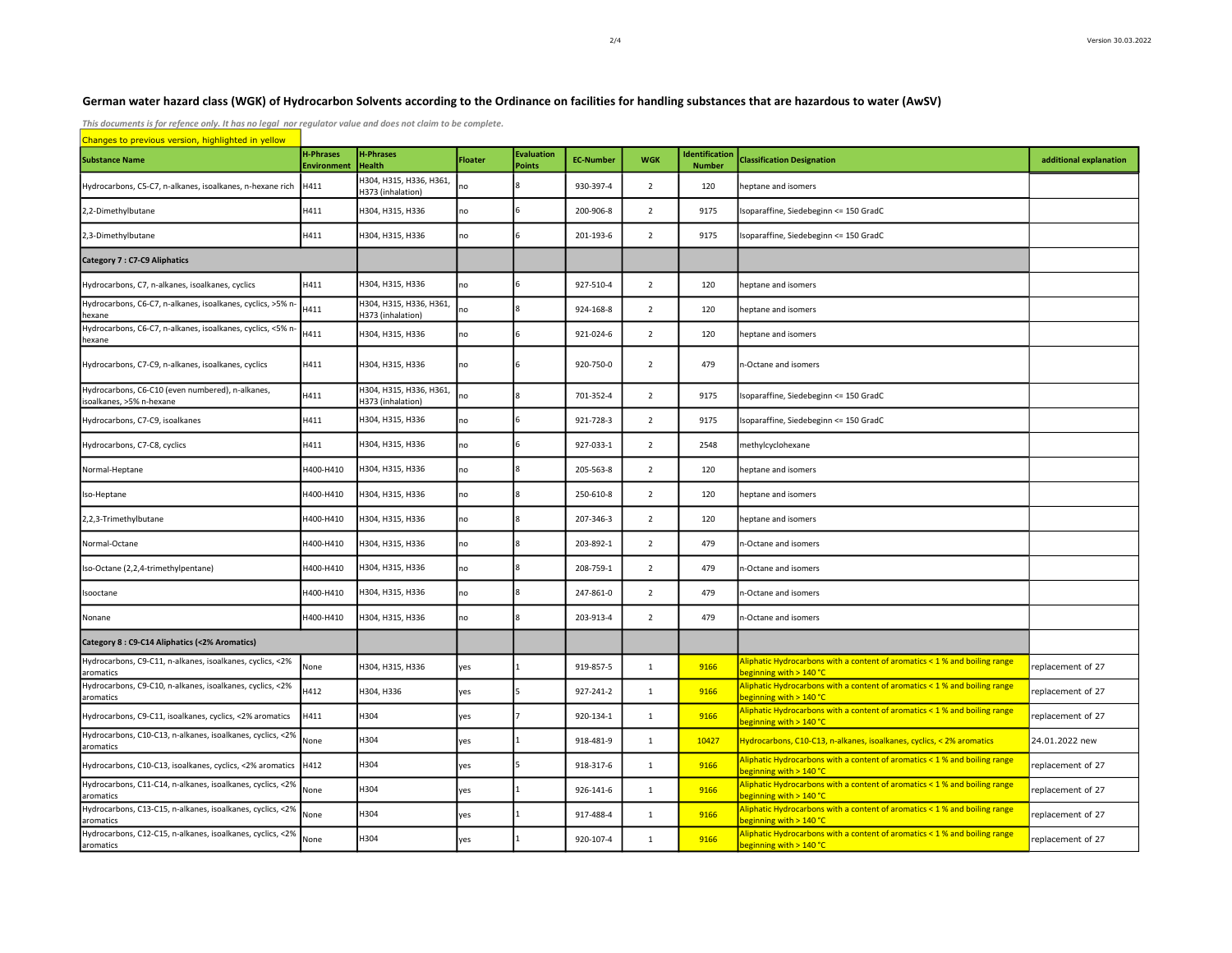## German water hazard class (WGK) of Hydrocarbon Solvents according to the Ordinance on facilities for handling substances that are hazardous to water (AwSV)

This documents is for refence only. It has no legal nor regulator value and does not claim to be complete.

| Changes to previous version, highlighted in yellow                             |                                 |                                   |                |                                    |                  |              |                                        |                                                                                                       |                        |  |
|--------------------------------------------------------------------------------|---------------------------------|-----------------------------------|----------------|------------------------------------|------------------|--------------|----------------------------------------|-------------------------------------------------------------------------------------------------------|------------------------|--|
| <b>Substance Name</b>                                                          | <b>H-Phrases</b><br>Environment | <b>H-Phrases</b><br><b>Health</b> | <b>Floater</b> | <b>Evaluation</b><br><b>Points</b> | <b>EC-Number</b> | <b>WGK</b>   | <b>Identification</b><br><b>Number</b> | <b>Classification Designation</b>                                                                     | additional explanation |  |
| Hydrocarbons, C11-C14, isoalkanes, cyclics, <2% aromatics                      | None                            | H304                              | yes            |                                    | 927-285-2        | 1            | 9166                                   | Aliphatic Hydrocarbons with a content of aromatics < 1 % and boiling range<br>peginning with > 140 °C | replacement of 27      |  |
| Hydrocarbons, C10-C12, isoalkanes, <2% aromatics                               | H413                            | H304                              | yes            |                                    | 923-037-2        | 1            | 9166                                   | Aliphatic Hydrocarbons with a content of aromatics < 1 % and boiling range<br>peginning with > 140 °C | replacement of 27      |  |
| Hydrocarbons, C11-C12, isoalkanes, <2% aromatics                               | None                            | H304                              | yes            |                                    | 918-167-1        | $\mathbf{1}$ | 8077                                   | Hydrocarbons, C11-C12, isoalkanes, <2% aromatics                                                      |                        |  |
| Hydrocarbons, C11-C13, isoalkanes, <2% aromatics                               | None                            | H304                              | yes            |                                    | 920-901-0        | $\mathbf{1}$ | 9174                                   | soparaffine, Siedebeginn > 150 GradC                                                                  |                        |  |
| Hydrocarbons, C10-C13, n-alkanes, <2% aromatics                                | None                            | H304                              | yes            |                                    | 929-018-5        | 1            | 9166                                   | Aliphatic Hydrocarbons with a content of aromatics < 1 % and boiling range<br>beginning with > 140 °C | more precise than 9167 |  |
| Hydrocarbons, C11-C14, n-alkanes, <2% aromatics                                | None                            | H304                              | yes            |                                    | 924-803-9        | $\mathbf{1}$ | 9166                                   | Aliphatic Hydrocarbons with a content of aromatics < 1 % and boiling range<br>beginning with > 140 °C | replacement of 27      |  |
| Hydrocarbons, C9-C11, cyclics, <2% aromatics                                   | H411                            | H304, H315, H336                  | yes            |                                    | 925-894-8        | $\mathbf{1}$ | 9166                                   | Aliphatic Hydrocarbons with a content of aromatics < 1 % and boiling range<br>peginning with > 140 °C | replacement of 27      |  |
| Decane                                                                         | None                            | H304                              | yes            |                                    | 204-686-4        | 1            | 9420                                   | decane                                                                                                |                        |  |
| Undecane                                                                       | None                            | H304                              | yes            |                                    | 214-300-6        | 1            | 9166                                   | Aliphatic Hydrocarbons with a content of aromatics < 1 % and boiling range<br>peginning with > 140 °C | replacement of 27      |  |
| Dodecane                                                                       | None                            | H304                              | yes            |                                    | 203-967-9        | 1            | 7913                                   | dodecane                                                                                              |                        |  |
| Tridecane                                                                      | None                            | H304                              | yes            |                                    | 211-093-4        | 1            | 9166                                   | Aliphatic Hydrocarbons with a content of aromatics < 1 % and boiling range<br>beginning with > 140 °C | replacement of 27      |  |
| Tetradecane                                                                    | None                            | H304                              | yes            |                                    | 211-096-0        | 1            | 7914                                   | tetradecane                                                                                           |                        |  |
| Isododecane (2,2,4,6,6-pentamethylheptane)                                     | H413                            | H304                              | yes            |                                    | 236-757-0        | 1            | 8002                                   | sododecane                                                                                            |                        |  |
| Hydrocarbons, C10-C14 (even numbered), n-alkanes,<br>isoalkanes, <2% aromatics | None                            | H304                              | yes            |                                    | 920-274-3        | $\mathbf{1}$ | 9166                                   | Aliphatic Hydrocarbons with a content of aromatics < 1 % and boiling range<br>beginning with > 140 °C | replacement of 27      |  |
| Hydrocarbons, C12-C16, isoalkanes, cyclics, < 2% aromatics None                |                                 | H304                              | yes            |                                    | 927-676-8        | 1            | 9166                                   | Aliphatic Hydrocarbons with a content of aromatics < 1 % and boiling range<br>oeginning with > 140 °C | replacement of 27      |  |
| Hydrocarbons, C9-C12, n-alkanes, isoalkanes, <2%<br>aromatics                  | None                            | H304, H336                        | yes            |                                    | 940-725-8        | $\mathbf{1}$ | 9166                                   | Aliphatic Hydrocarbons with a content of aromatics < 1 % and boiling range<br>beginning with > 140 °C | replacement of 27      |  |
| Hydrocarbons, C10-C13, n-alkanes, isoalkanes, <2%<br>aromatics                 | None                            | H304                              | yes            |                                    | 940-726-3        | 1            | 9166                                   | Aliphatic Hydrocarbons with a content of aromatics < 1 % and boiling range<br>beginning with > 140 °C | replacement of 27      |  |
| Hydrocarbons, C12-C15, n-alkanes, isoalkanes, <2%<br>aromatics                 | None                            | H304                              | yes            |                                    | 940-727-9        | 1            | 9166                                   | Aliphatic Hydrocarbons with a content of aromatics < 1 % and boiling range<br>beginning with > 140 °C | replacement of 27      |  |
| Hydrocarbons, C9-C11, n-alkanes, isoalkanes, <2%<br>aromatics                  | None                            | H304, H315, H336                  | yes            |                                    | 941-718-2        | 1            | 9166                                   | Aliphatic Hydrocarbons with a content of aromatics < 1 % and boiling range<br>oeginning with > 140 °C | replacement of 27      |  |
| Hydrocarbons, C11-C16, n-alkanes, isoalkanes, <2%<br>aromatics                 | None                            | H304                              | yes            |                                    | 942-085-5        | 1            | 9166                                   | Aliphatic Hydrocarbons with a content of aromatics < 1 % and boiling range<br>oeginning with > 140 °C | replacement of 27      |  |
| Category 9: C14-C20 Aliphatics (<2% Aromatics)                                 |                                 |                                   |                |                                    |                  |              |                                        |                                                                                                       |                        |  |
| Hydrocarbons, C13-C18, n-alkanes, isoalkanes, cyclics, <2%<br>aromatics        | None                            | H304                              | yes            |                                    | 928-253-0        | $\mathbf{1}$ | 9166                                   | Aliphatic Hydrocarbons with a content of aromatics < 1 % and boiling range<br>beginning with > 140 °C | replacement of 27      |  |
| Hydrocarbons, C14-C18, n-alkanes, isoalkanes, cyclics, <2%<br>aromatics        | None                            | H304                              | yes            |                                    | 927-632-8        | 1            | 9166                                   | Aliphatic Hydrocarbons with a content of aromatics < 1 % and boiling range<br>oeginning with > 140 °C | replacement of 27      |  |
| Hydrocarbons, C16-C20, n-alkanes, isoalkanes, cyclics, <2%<br>aromatics        | None                            | H304                              | yes            |                                    | 919-029-3        | 1            | 9166                                   | Aliphatic Hydrocarbons with a content of aromatics < 1 % and boiling range<br>beginning with > 140 °C | replacement of 27      |  |
| Hydrocarbons, C13-C16, isoalkanes, cyclics, <2% aromatics                      | None                            | H304                              | yes            |                                    | 918-973-3        | 1            | 9166                                   | Aliphatic Hydrocarbons with a content of aromatics < 1 % and boiling range<br>peginning with > 140 °C | replacement of 27      |  |
| Hydrocarbons, C14-C19, isoalkanes, cyclics, <2% aromatics                      | None                            | H304                              | yes            |                                    | 920-114-2        | 1            | 9166                                   | Aliphatic Hydrocarbons with a content of aromatics < 1 % and boiling range<br>eginning with > 140 °C  | replacement of 27      |  |
| Hydrocarbons, C14-C17, n-alkanes, <2% aromatics                                | None                            | H304                              | yes            |                                    | 917-828-1        | 1            | 9615                                   | Hydrocarbons, C14-C17, n-alkanes, <2% aromatics                                                       | 09.04.2019 new         |  |